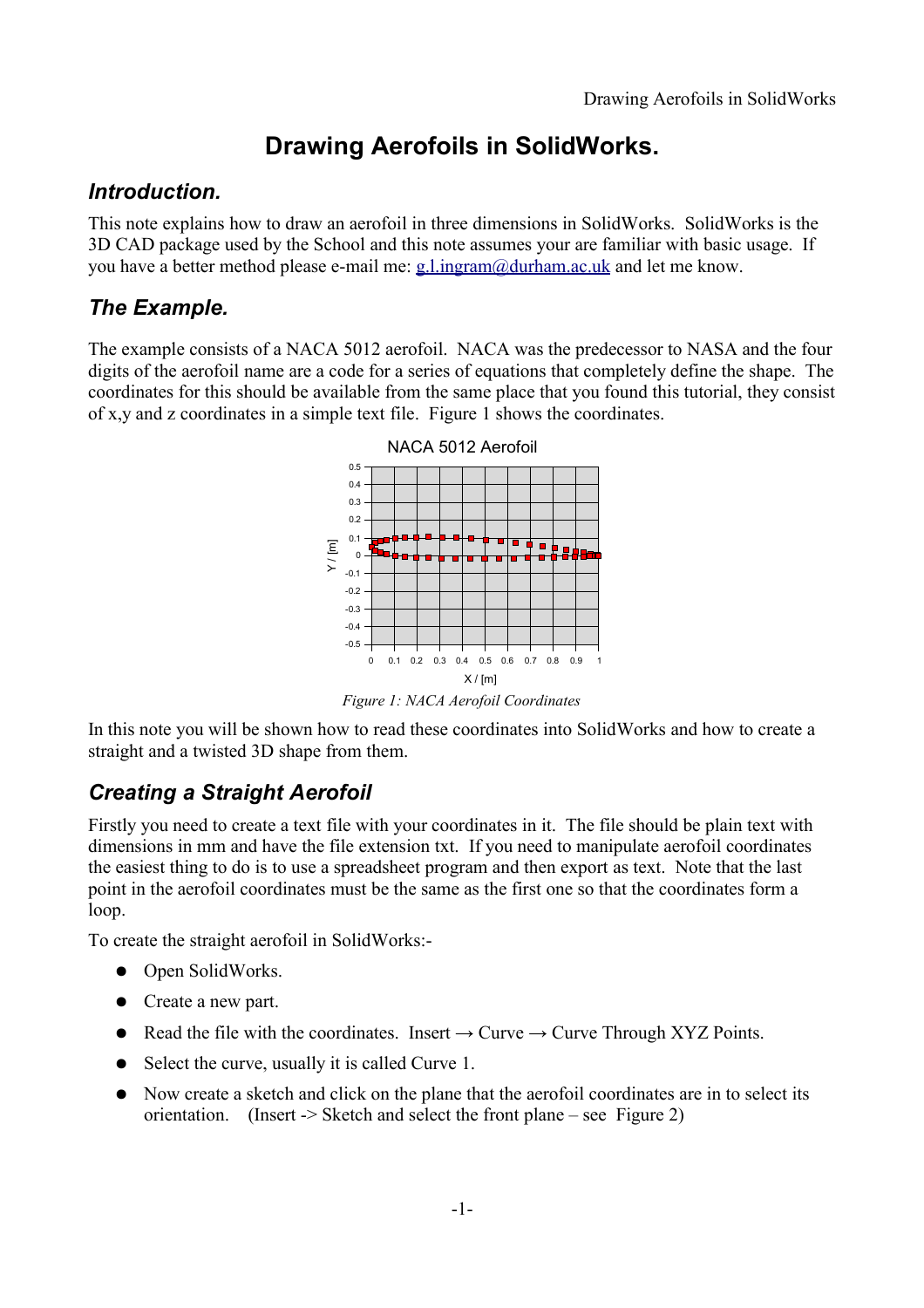

<span id="page-1-0"></span>*Figure 2: Select the Front Plane when creating the sketch*

- Select Curve 1.
- $Tools \rightarrow Sketch \, Tools \rightarrow Convert \, entities.$  This will convert the Curve to a Sketch which you can then manipulate in SolidWorks
- Exit the sketch.
- You can now extrude the sketch as normal. You should end up with something like [Figure 3](#page-1-1)



<span id="page-1-1"></span>*Figure 3: The Final Result*

### *Creating a Twisted Aerofoil*

There are many occasions when you might want to twist your aerofoil, for example if you were designing a wind turbine blade. This is accomplished as follows:

- Follow the instructions given above until you come to extrude the aerofoil
- Now we will define a line along which the aerofoil will be twisted. Insert  $\rightarrow$  Curve  $\rightarrow$ Curve Through XYZ Points. Previously we have read in file here we will define the points manually. Define points at 0,0,0 and 0,0,1000 respectively. This is shown in [Figure 4.](#page-2-0)